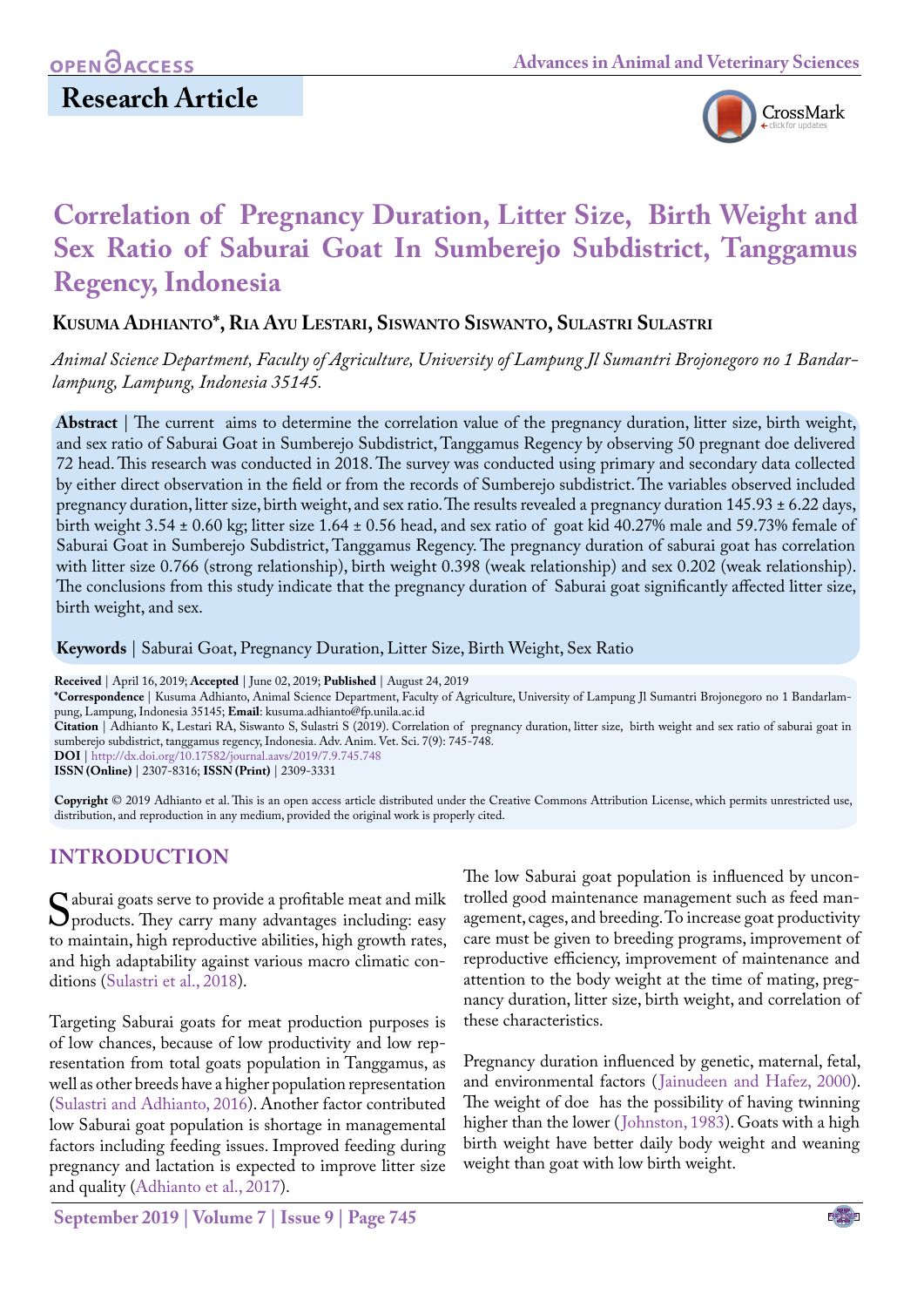## **OPEN**OACCESS

**Advances in Animal and Veterinary Sciences**

The problem in breeding saburai goat is the limited information on basic data for the production and reproduction of goats as a basis for increasing productivity and until now research on pregnancy duration that can affect the birth weight of livestock, litter size and *sex ratio* in Saburai goats has never been done. Based on this, a correlation between pregnancy duration, litter size, birth weight and sex ratio Saburai goat was conducted in Sumberejo District, Tanggamus Regency.

### **MATERIALS AND METHODS**

#### **MATERIAL**

Study material consisted of Saburai goats who were pregnant and gave birth in January – February 2018 as many as 72 in the Sumberejo District in breeder group. The tools used in this study arebrand digital scales with a *Portable* capacity of 45 kg with accuracy of 0.01 kg, stationery, and cameras.

#### **METHODS**

Research carried out by using survey method and sample determination was done by purposive sampling. The material was observed in the form of Saburai doe who was pregnant and gave birth to Saburai temple in January-February 2018. The changes observed consisted of pregnancy duration, litter size, birth weight, and sex ratio.

#### **Data Analysis Data**

Pregnancy duration, litter size, birth weight, and sex ratio of goats were analysis with correlation analysis using SPSS.16.0 [\(Santoso, 2002](#page-3-4))

### **RESULTS AND DISCUSSION**

#### **Correlation of Pregnancy Duration with Birth Weight**

The average birth weight of Saburai goat in this study was 3.54 ± 0.60 kg ([Table 1\)](#page-2-1). The average birth weight is higher than those reported by Sulastri et al.  $(2014)$  as  $3.02 \pm 0.66$ kg. The difference is due to breed or genetic influences in this case is the male factor used.

The results of the analysis showed that the pregnancy duration correlation had a significant effect ( $P \le 0.05$ ) on the birth weight of the goat kid born (Saburai) which was equal to  $r = 0.398$  ([Table 2\)](#page-2-2). This means that the longer of pregnancy duration, the higher the birth weight of the goat kid. ([Prasojo et al., 2008\)](#page-3-6) also found a strong relationship between pregnancy duration and birth weight, r = 0.248. [Hunter \(1995\) a](#page-3-7)dded that the average birth weight depends on the age of the fetus.

Factors that are thought to influence pregnancy duration

**September 2019 | Volume 7 | Issue 9 | Page 746**

and birth weight are feed nutrition, environment, fetus, the number of vegetables contained, the sex of the fetus. Saburai goat breeders in Sumberejo sub-district provide sufficient forage feed, routine fermentation, and concentrates such as tofu dregs, so that nutrition can be fulfilled during pregnancy. This is in line with [Priyanto \(1994\)](#page-3-8) who reported that good quality and quantity of feed at the end of pregnancy will result in a higher birth weight of goat kid and greater body weight of the doe will give higher birth weight of goat kid.

Another factor that affects birth weight is parity of doe. Parity of doe in Sumberejo sub-district is more than one. According to [Farid and Fahmy \(1996\)](#page-2-3) parity has a significant effect on birth weight. Parity is related to age of doe. The higher parity means the more complete the anatomical and physiological functions of the reproductive organs. The maximum anatomical and physiological functions of the reproductive organs will further support the growth of the fetus.

#### **The Correlation Of Pregnancy Duration with Litter Size**

Litter size has an important role in determining the rate of increase in goat population, because higher number of delivered goat kids will influence the population increasing pattern [\(Doloksaribu et al., 2005\)](#page-2-4). The current results were in line with those reported by [Adhianto et al. \(2011\)](#page-2-0) who revealed a litter size of Saburai goat about 1.6 ± 0.6 tails. Factors that can affect litter size are parent age, parent body weight, male influence, season, and nutrient level. [Mahmilia and Elieser \(2008\)](#page-3-9) add that the number of kid depends on the number of ovulated cells, the number of eggs that can be fertilized and embryonal mortality rate.

The results showed that correlation of pregnancy duration had a significant effect (P <0.05) on litter size [\(Table 2](#page-2-2)). This means that the age of pregnancy will be shorter with the increase in the number of kid in birth. The magnitude of the relationship is 0.766 (strong relationship according Sugiyono, 2014). The same situation was also reported by [Mahmilia and Elieser \(2008\)](#page-3-9) that the increasing number of litter size, pregnancy duration is getting faster. It is suspected that the number of more than one fetus in the uterus causes the development of the uterus to be faster, besides that the hormones needed for the birth process are more numerous than the single birth.

**The Correlation Pregnancy Duration with Sex** Gender is determined at conception [\(Berry and Cromie,](#page-2-5)  [2007\)](#page-2-5). In mammals, the sex of goat's kid depends on the maintenance of the ovum that carries the X chromosome by the sperm carrying X or Y chromosomes. If the zygote consists of pairs of X and Y chromosomes it will develop into male individuals, whereas the zygote consisting of the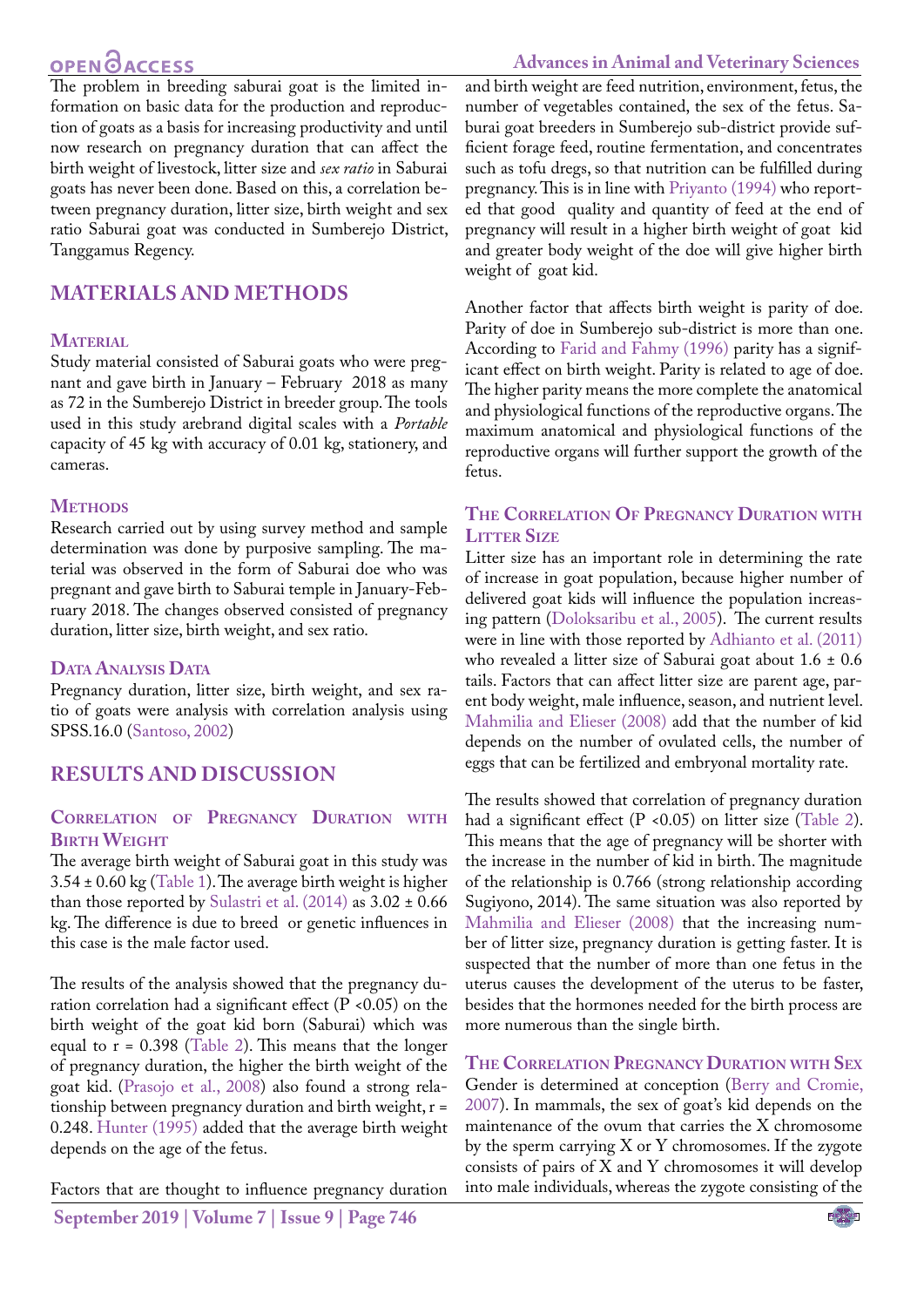## OPEN **OACCESS**

X chromosome pair female individuals. The probability of the combination of XY (male male) and XX combination (individual female) is equal or 50%: 50%. In fact, there is often a shift in the value of the balance both at the time of conception and its development ([Reed, 1985](#page-3-10)).

Based on the results of the study [\(Table 1\)](#page-2-1), it was shown that thesex ratioof Saburai goats was 40.27% (male) and 59.73% (female) from the number of births as many as 72, with 29 male less than female goat kid (43 heads). The results are different from Ettawa crossbreed goat at 83.37% (male) and 16.67% (female) ([Sariadi et al., 2014](#page-3-11)). This difference is thought to be due to the influence of goat, season, level of selection carried out by breeders, age and parity of female and male parents used [\(Demural et al., 2007](#page-2-6)); Vaginal pH [\(Cole and Cupps, 1997](#page-2-7)); feed and parent nutrition ([Rosenfeld and Roberts, 2004](#page-3-12)[; Green et al., 2008\)](#page-2-8) and time of artificial insemination ([Rorie, 1999](#page-3-13)).

The results of the study showed that correlation of pregnancy duration had a significant effect ( $P$  <0.05) on the sex, with the results of the correlation analysis were 0.202 (weak relationship according [Sugiyono, 2014](#page-3-14)) which means that the gestational age is longer then the female born tends to be male, and vice versa ([Table 2](#page-2-2)). This is supported by the statement [Prasojo et al. \(2008\)](#page-3-6) that gestational age in male Balinese cows shows a significant difference in gestational age in Balinese females, ie kid who are sexually challenged tend to have a longer gestational age. Other factors that affect the length of pregnancy with sex are the age of the parent, the season, genetic traits and geographical location.

<span id="page-2-1"></span>**Table 1:** Average pregnancy duration, birth weight, *litter size,* and *sex ratio*

| <b>Parameters</b>         | Mean <sup>+</sup> SD |
|---------------------------|----------------------|
| Pregnancy duration (days) | $145.93 \pm 6.22$    |
| Birth weight (kg)         | $3.54 \pm 0.60$      |
| Litter size (tail)        | $1.64 \pm 0.56$      |
| Sex ratio $(\%)$          |                      |
| male                      | 40.27                |
| Female                    | 59.73                |

<span id="page-2-2"></span>**Table 2:** Correlation coefficient between pregnancy duration with birth weight, *litter size,* and sex

| Parameter    | <b>Correlation value</b> |
|--------------|--------------------------|
| Birth weight | 0.398                    |
| Litter size  | 0.766                    |
| <b>Sex</b>   | 0.202                    |

## **Conclusions and Recommendations**

**September 2019 | Volume 7 | Issue 9 | Page 747** Based on the research that has been done, it can be concluded that pregnancy duration has a correlation with litter size, birth weight, and sex ratio of Saburai goats in Sumberejo District, Tanggamus Regency.

## **Acknowledgements**

We would like to thank the Ministry of Research, Technology and Higher Education who financed this research with PTUPT and Saburai Goat Breeder in Sumberejo district, Tanggamus regency that assist in carrying out this research.

## **Conflict of interest**

All authors declare there is no conflcit of interest.

## **Authors Contribution**

K Adhianto, designed the study, data analysis and wrote the manuscript draft, RA Lestari, performed sample collection and data analysis, S Siswanto, supervised the experiment and revised the manuscript and S Sulastri, supervised the experiment and revised the manuscript. All the authors have read and approved the final manuscript

### **REFERENCES**

- <span id="page-2-0"></span>• Adhianto K, N Ngadiyono, N Kustantinah, IGS Budisatria (2011). Length of pregnancy, *litter size*, and birth weight of Boerawa goats in rural maintenance in Gisting District, Tanggamus Regency. JPTP. 12: 131-136.
- • Adhianto K, S Sulastri, MDI Hamdani, D Novriani, L Yuliani (2017). Performance Of Saburai doe In Village Breeding Center Tanggamus Region Lampung Province. J. Ilmu-Ilmu Peternakan. 20(1): 9-16
- <span id="page-2-5"></span>• Berry DP, AR Cromie (2007). Artificial insemination increases the probability of a male calf in dairy and beef cattle. Theriogenology. J. Anim. Reprod. 67: 346 - 352. [https://doi.](https://doi.org/10.1016/j.theriogenology.2006.08.003 ) [org/10.1016/j.theriogenology.2006.08.003](https://doi.org/10.1016/j.theriogenology.2006.08.003 )
- <span id="page-2-7"></span>• Cole HH, PT Cupps (1977). Reproduction in Domestic Animal. New York. Academic Pr.
- <span id="page-2-6"></span>• Demural O, M UN, M Abay, T Bekyurek (2007). The effect of artificial insemination timing on sex ratio of offspring and fertility in dairy cows. Turk. J. Vet. Anim. Sci. 31:21- 24.
- <span id="page-2-4"></span>• Doloksaribu M, S Elieser, F Mahmilia, Fitra A Pamungkas (2005). Productivity of goat nuts in the conditions on the ground. Birth weight, weaning weight, number of children born and the life force of pre-weaned children. Pros. National Seminar Anim. Husb. Vet. Technol. Bogor, 12-13 September 2005. Puslitbang Peternakan, Bogor.
- <span id="page-2-3"></span>• Farid AH, MH Fahmy (1996). The East Friesian and other European breeds, in: Prolific sheep. Fahmy, MH (Ed.). CAB. International.
- <span id="page-2-8"></span>• Green MP, LD Spate, TE Parks, K. Kimra, CN Murphy, JE Williams, MS Kerley, JA Green, DH Keisler, RM Roberts (2008). Nutritional skewing of conceptus sex in sheep: Effect of a maternal diet enriched in rumen-protected polyunsaturated fatty acids (PUFA). Reprod. Bio. Endocrin.